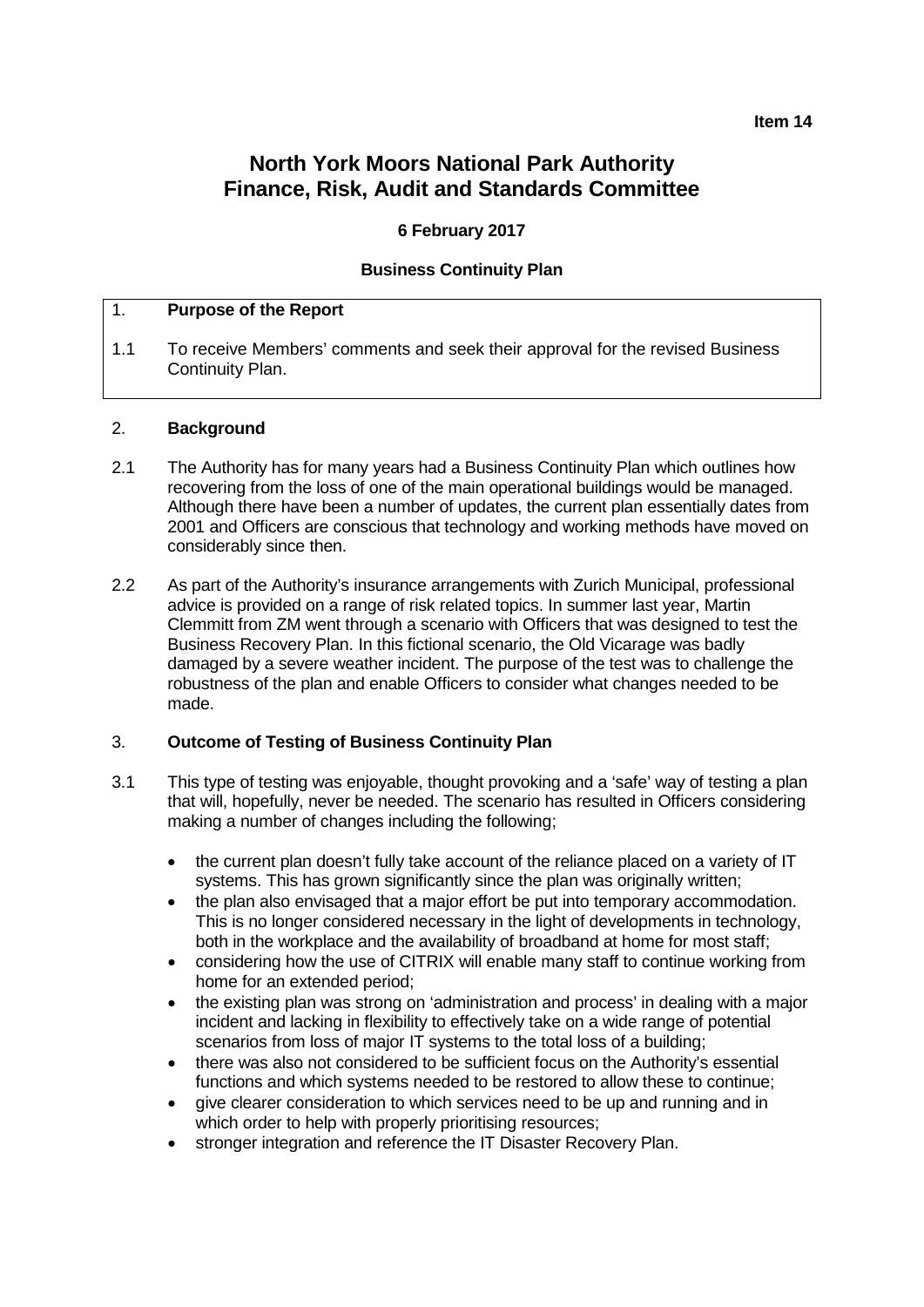## 4. **New Business Continuity Plan**

- 4.1 Since the scenario exercise, Officers have completely rewritten the Plan to better reflect the flexibility of approach that is required to deal with a range of scenarios, taking into account the significant advances in technology to allow remote working and to facilitate communication both with staff and the public. The revised plan is attached as **Appendix 1**. Please note that Part 8 of the Plan which contains private contact details has been left blank for the purposes of this public paper.
- 4.2 Subject to any comments from Members on the contents of the revised plan, it is Officers' intention to undertake two initial actions;
	- run through the plan with all of the key contacts to ensure that they understand their role in the Plan;
	- a further testing scenario and revise the plan further if this is found to be necessary.
- 4.3 Officers are aware that with the appointment of a new Director (Polyhalite Projects) and a likely change of role for the Director of Corporate Services, some updating of this document will be required later in the year.

### 5. **Financial Implications**

5.1 There are no financial implications resulting from this report.

### 6. **Legal and Sustainability Implications**

6.1 There are no legal or sustainability implications resulting from this report.

# 7. **Recommendation**

7.1 That Members make any comments that they consider to be appropriate and approve the revised Business Continuity Plan, subject to Officers undertaking the actions outlined in Part 4 of this report.

Contact Officer: Ian Nicholls Assistant Director of Corporate Services 01439 772700

### **Background documents to this report File Ref. File Ref.**

1. FRASC Paper June 2016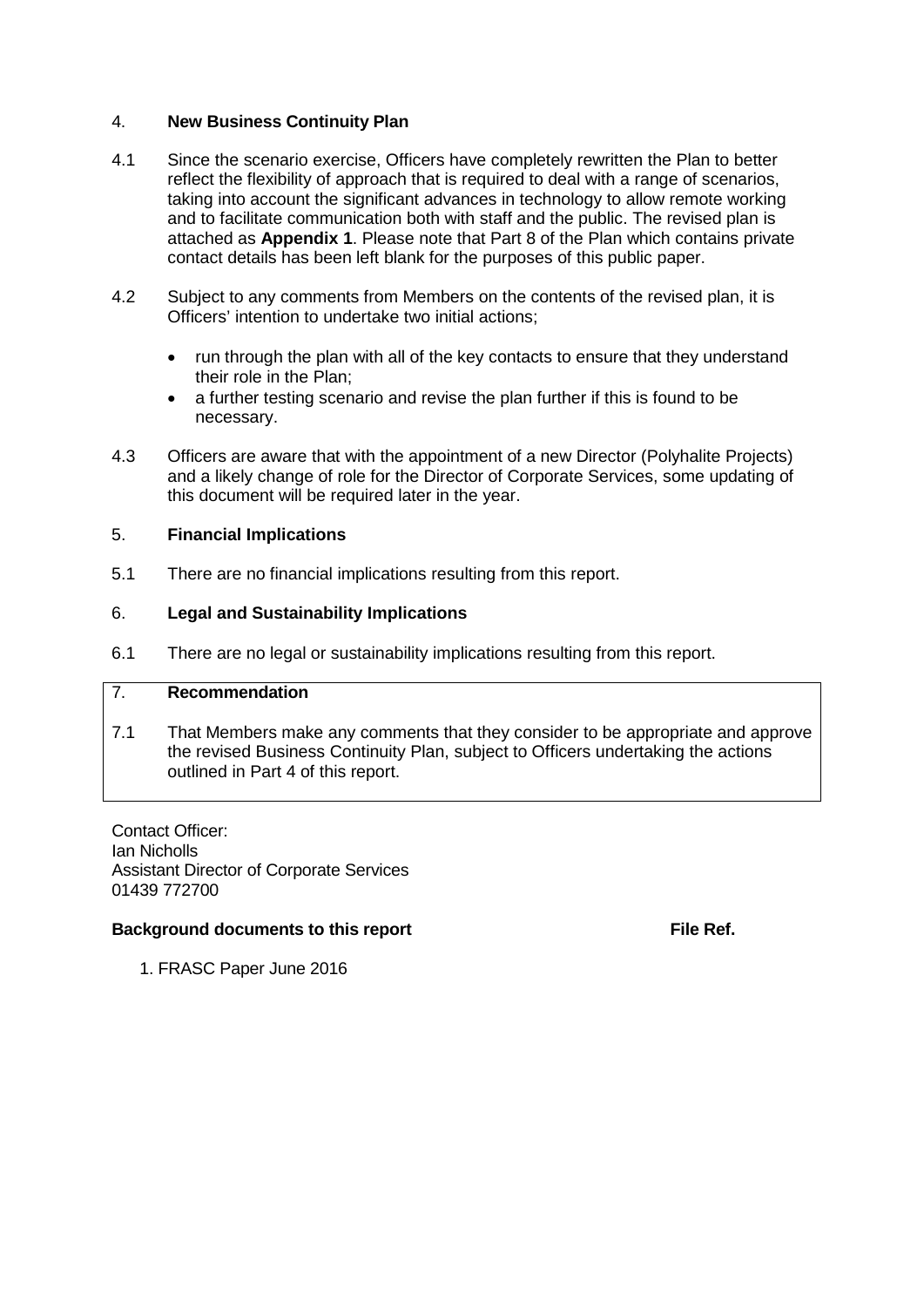# **North York Moors National Park Authority**

# **Business Continuity Plan**

**(Version January 2017)**

- **1. Introduction and Objectives of the Plan**
- **2. Application**
- **3. Incident Response and Business Continuity Procedures**
- **4. Risk Management**
- **5. Maintenance and Review of Plan**
- **6. List of Copy Holders**
- **7. Key Contacts**
- **8. Emergency Numbers**
- **9. Critical Authority Processes and Activities**
- **10. Insurance Contacts**
- **11. Property Maintenance Contacts**

### **1. Introduction**

- 1.1 The purpose of this Business Continuity Plan (the Plan) is to document and make clear how the North York Moors National Park Authority (the Authority) will respond and cope with a major disruption to its premises, staff and/or services.
- 1.2 This Plan aims to ensure that in the event of serious disruption to all or part of the Authority administrative buildings or facilities, essential services can be maintained and critical functions reinstated quickly, effectively and efficiently whilst full restoration to normality is planned and implemented.
- 1.3 The Plan also provides guidance, process and structure to ensure the necessary preparation, information and administrative arrangements are in place in the event of major disruption to the Authority.
- 1.4 Priorities in the event of any emergency are always:
	- 1. The safety of staff, visitors, the public and anyone else impacted by the incident;
	- 2. Effective, accurate and up to date communication;
	- 3. Preserving the ability to deliver our services;
	- 4. Maintaining the National Park Authority's reputation;
	- 5. Restoring 'normality' as soon as possible.

### 1.5 **Objectives of the Plan:**

- 1. To identify the arrangements required to manage the **immediate response** and the arrangements for mobilisation of key personnel (see Section 7);
- 2. To identify the **short, medium and long term measures** necessary to reinstate or replace key services; and
- 3. To structure a plan for **long-term recovery** action.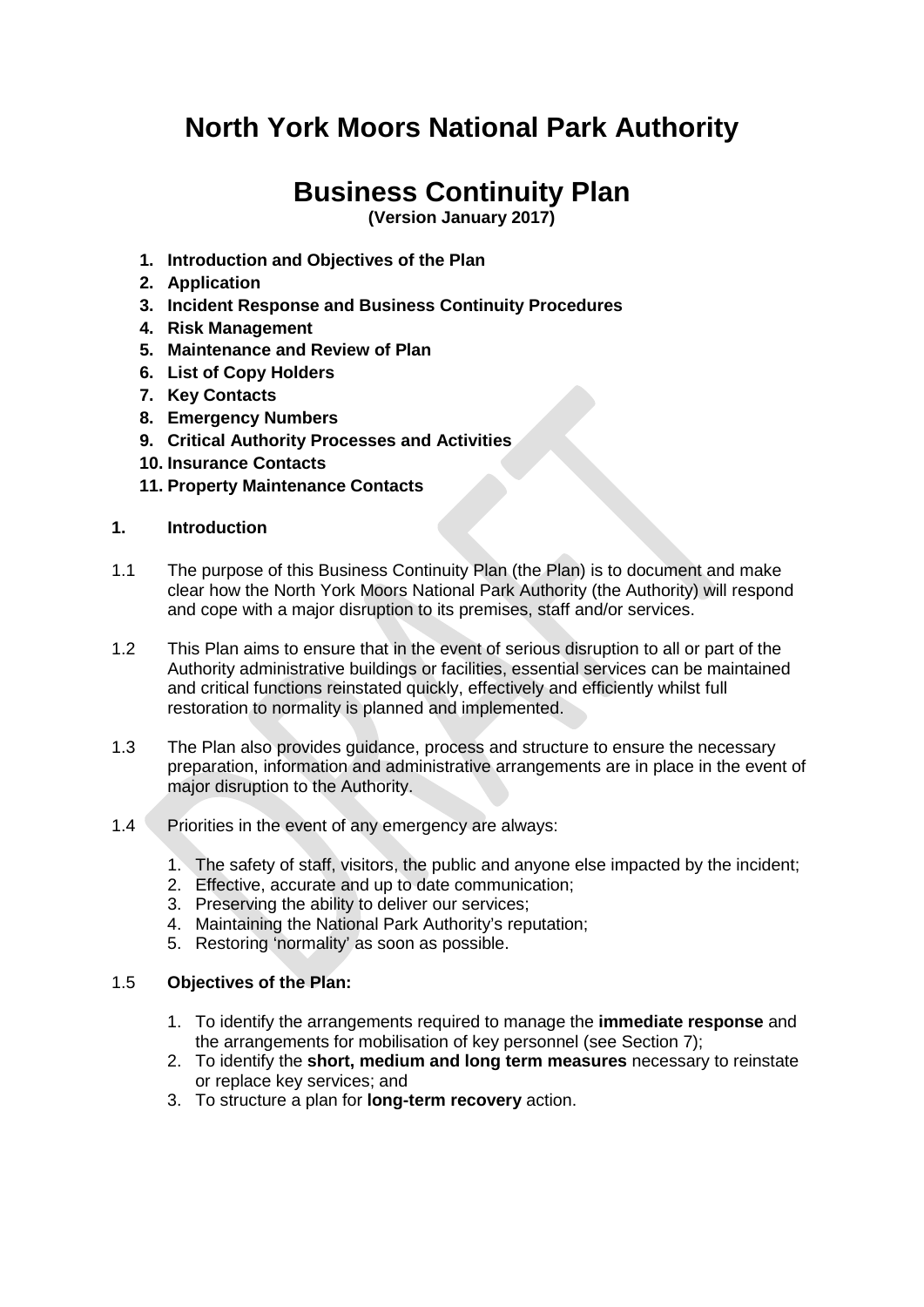# **2. Application**

2.1 The Plan focuses on circumstances which may prevent the normal operation of business from the Authority's offices at The Old Vicarage/Beaconsfield in Helmsley, as this is the main base for the majority of staff, telecoms, IT infrastructure and other core business support services. However, the principles outlined in this Plan also apply (scaled as appropriate) to any incidents which threaten operations at other Authority locations.

## **3. Incident Response and Business Recovery Procedures**

## **Initial Response**

- 3.1 This will depend upon the nature and seriousness of the incident. In most cases the first point of contact will be the Emergency Services (see Section 8). In some cases it may be that the Emergency Services are not required immediately, but the appropriate contact is the professional officer e.g. the ICT Manager following a total collapse of the IT systems.
- 3.2 Having reported the incident to the appropriate person or organisation, the next step is to inform the Chief Executive.
- 3.3 Once alerted about the event, it is the responsibility of the Chief Executive (or, in his absence, one of the Directors) to decide whether escalation to develop an Incident Response Team is warranted or whether it can readily be dealt with without declaring it as an 'incident', and whether to speak to the Chairman (or other Members). This decision will be made based on experience and professional judgement.

### **Incident Response Team**

- 3.4 The size and composition of the Incident Response Team (IRT) will vary dependent upon the nature of the incident/threat, the availability of people, and the need for specialist advice. However, the IRT is likely to consist of all Directors, Assistant Director of Corporate Services (at least initially), the Media and Communications Officer and other key officers as appropriate.
- 3.5 The Chief Executive will lead the IRT and will nominate an officer to act as secretary, although all participants must keep notes of times, events and actions taken. The Chief Executive is responsible for ensuring that these notes are collated and all required actions are highlighted and implemented.

# **Alternative Workspace**

- 3.6 If it is not possible to work at The Old Vicarage or Beaconsfield for whatever reason, the IRT will seek advice on how long the interruption is likely to continue and will arrange regular communications to all affected staff.
- 3.7 If the incident is likely to cause disruption for more than 12 hours and/or the environment is considered to be unsafe, the IRT will ensure that staff leave the building. Managers will agree appropriate alternative working arrangements for their team members.
- 3.8 Other Authority buildings will be used as a base for the IRT and any other officers where space allows.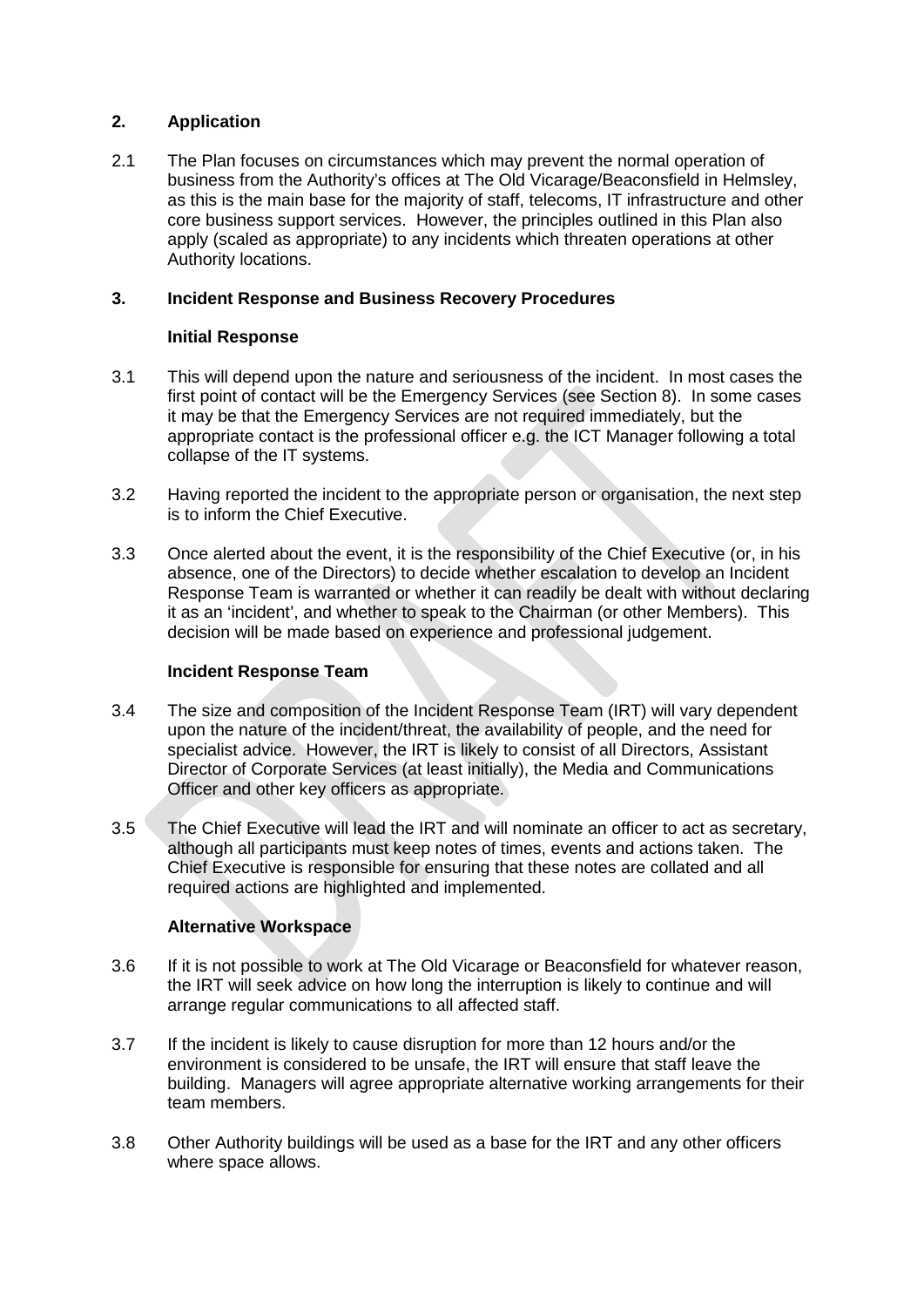### **Key Authority Processes and Activities**

3.9 The critical and compulsory activities and processes are set out in Section 9.

### **General Instructions**

• **Temporarily Relocating People:**

A combination of existing office space at unaffected Authority premises and homeworking should be used. This issue will be considered by the IRT, and recommendations/decisions made based on the nature of the incident.

### • **Casualty handling/family support:**

When a member of staff is injured/hospitalised (see hospital contacts in Section 8, the next of kin will be informed in person by two senior officers wherever possible, one of whom must be prepared to stay with the next of kin if they need to organise care for any children/dependent relatives. In the event of a serious injury/death (or multiple cases) the police will notify the next of kin.

### • **Counselling:**

In the event of an incident causing trauma, professionally competent staff counselling will be organised immediately by the IRT.

### • **Immediate Financial Support:**

In the event of staff losing possessions such as handbags, wallets etc as a result of a major incident, it may be necessary for arrangements to be made to provide them with immediate financial support e.g. for transport to enable them to get home, or for refreshments.

#### • **Authorised Expenditure:**

The Authority authorises emergency expenditure where necessary to:

- prevent loss of life, injury or further loss or damage to property or assets including making the site safe and secure;
- support staff through the immediate aftermath of a major incident.

### **Recovery and Re-instatement**

- 3.10 The recovery and re-instatement of the impacted area and damaged items will be managed by the IRT.
- 3.11 Recovery of IT equipment to operational readiness will be supervised by IT staff. The return of IT equipment, storage items and personal effects to recovered areas will only commence when authorised by the Chief Executive (or leader of the IRT). All movement of IT equipment will be under the control of the IT team.
- 3.12 No staff will be allowed access to the areas under recovery without the permission of the IRT.
- 3.13 Depending on the nature of the incident, a feedback workshop involving all affected staff may be held within two weeks of the incident to identify lessons learned and any other matters arising from the incident.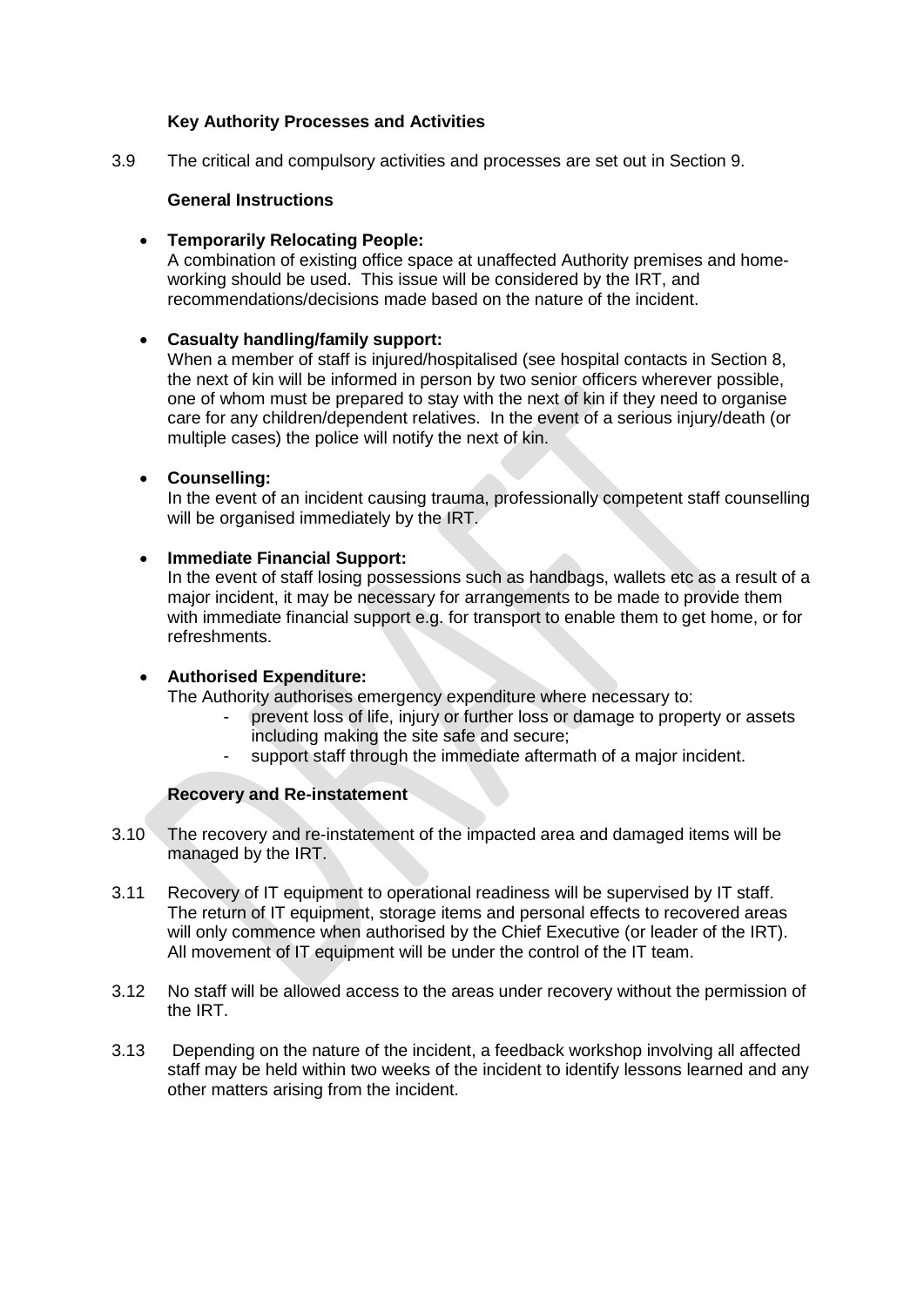# **Communication Plan**

Communication with Staff

- 3.14 Depending upon the nature of the incident, it may not be possible for staff to go about their work in the usual way. It is important therefore that they are informed of the incident as soon as possible and what they should plan to do initially, and how they can keep in touch with developments.
- 3.15 After discussion with the Chief Executive, the Communications team will issue a clear statement to all staff, Members and Volunteers as appropriate, explaining what has happened (if this is possible/appropriate) and giving details of where to direct enquiries.
- 3.16 Messages to staff will be posted by the Communications team in the following locations (subject to infrastructure availability):
	- Message recorded on central telephone number (01439 772700);
	- Authority website/social media;
	- Authority intranet;
	- E-mail to Authority distribution lists;
	- Note posted on door at office locations (as appropriate).
- 3.17 The Unison representative and/or the Unison office (01609 532670) at North Yorkshire County Council will be informed.
- 3.18 As a priority, the Media and Communications Officer (or the Director of Park Services in their absence) will prepare a reaction statement. The reaction statement must be approved by the Chief Executive, or another Director. Where necessary, Legal Services should also be consulted (depending on the circumstances).
- 3.19 Before issuing the statement, the Assistant Director of Corporate Services will check with the HSE/police and other relevant bodies as to which details can/cannot be released at this stage. **NB in the case of a death, the police need to have informed all relatives before anything that could identify the deceased is published**. Once approved, the statement will be circulated as appropriate. **No unauthorised release or statement will be made to the media without prior authorisation from the Chief Executive or the lead officer of the IRT.**
- 3.20 The Chief Executive and Communications Officer will nominate a chief spokesperson/people to deal with interviews as required.

Communication with the Public

- 3.21 Information for the public will be communicated by the Communications team via:
	- The Authority website;
	- Social media channels:
	- News releases;
	- Note posted on door at office locations (as appropriate);
	- Message recorded on central telephone number (01439 772700)
- 3.22 The IRT will decide whether a dedicated 'helpline' is required to deal with enquiries from the public, though this is unlikely to be required in most circumstances.
- 3.23 The Chief Executive and Media and Communications Officer (and, if appropriate, the IRT) will decide whether additional media support is required.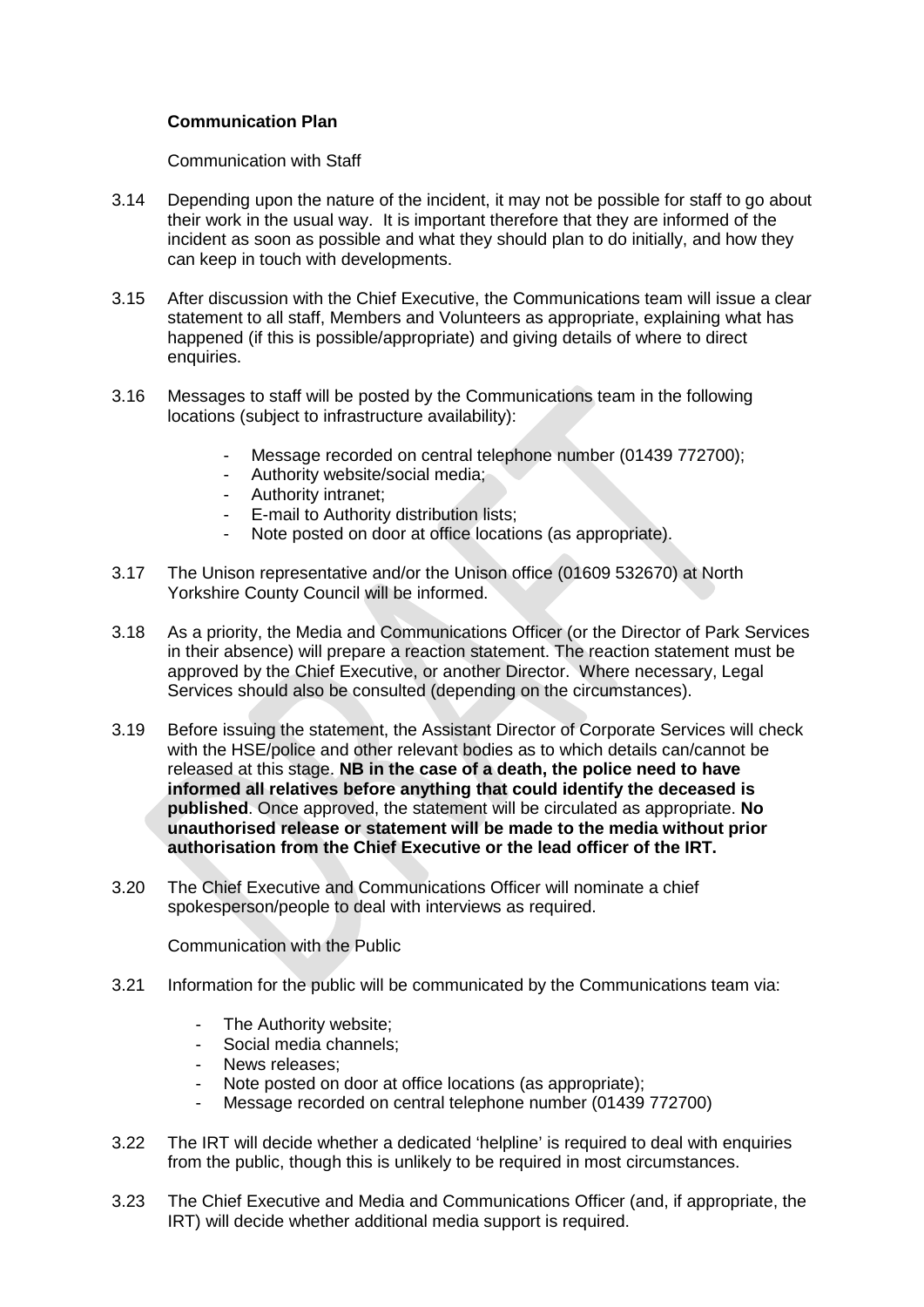3.24 The Media and Communications Officer will ensure that other National Park Authorities and/or partner organisations are informed as appropriate. It will also be considered whether there are other stakeholders who need to be informed e.g. community leaders, council contacts, residents etc.

## **4. Risk Management**

- 4.1 Whilst it is very difficult to protect against events that are beyond our control, risk management is integral to the management of the Authority's business and is an essential element in reducing the risk from controllable incidents and minimising the consequential effects.
- 4.2 The day-to-day operational safety, security and continuity of the Authority's assets is managed through the Authority's corporate procedures, processes and support systems, including Human Resources, Health and Safety, Financial Processing, ICT, Audit, Data Management and Governance. This Plan accompanies, complements and is supported by these other corporate systems and procedures.
- 4.3 The Plan comes into effect whenever a serious and/or sustained incident or event (or the potential for such an incident/event) significantly threatens any of the Authority's significant assets, which include the Authority's people; its buildings, equipment and vehicles; its information and knowledge; and its systems.
- 4.4 There are a number of specific issues which may need to be addressed by our response to a serious incident. These are listed in Section 10.

# **5. Maintenance and Review of Plan**

- 5.1 This Plan is a 'controlled document' and, as such, amendments and changes can only be authorised by the Assistant Director of Corporate Services who will ensure that the appropriate amendments and revisions are circulated and outdated pages withdrawn and destroyed.
- 5.2 The Assistant Director of Corporate Services will be responsible for ensuring the Plan is reviewed on an annual basis (and updated whenever significant information within it changes), including checks on the supporting detail (eg telephone numbers etc).
- 5.3 Directors are responsible for notifying the Assistant Director of Corporate Services of all operational changes likely to affect the implementation of this Plan as they occur.

### **6. Document Control Information**

6.1 In addition to the hard copies issued and stored as detailed below, a hard copy is kept securely in the fire-proof safe in the Caretaker's office in the Old Vicarage. This document is stored in a secure electronic location which is accessible to the following staff.

## **7. List of Copy Holders/Access to N-Drive folder**

| 1. Chief Executive:                         | Andy Wilson         |
|---------------------------------------------|---------------------|
| (copy retained off-site)                    |                     |
| 2. Assistant Director of Corporate Services | lan Nicholls        |
| (copy retained off-site)                    |                     |
| 3. Director of Corporate Services           | Irene Brannon       |
| (copy retained off-site)                    |                     |
| 4. Director of Planning                     | <b>Chris France</b> |
| 5. Director of Conservation                 | David Renwick       |
|                                             |                     |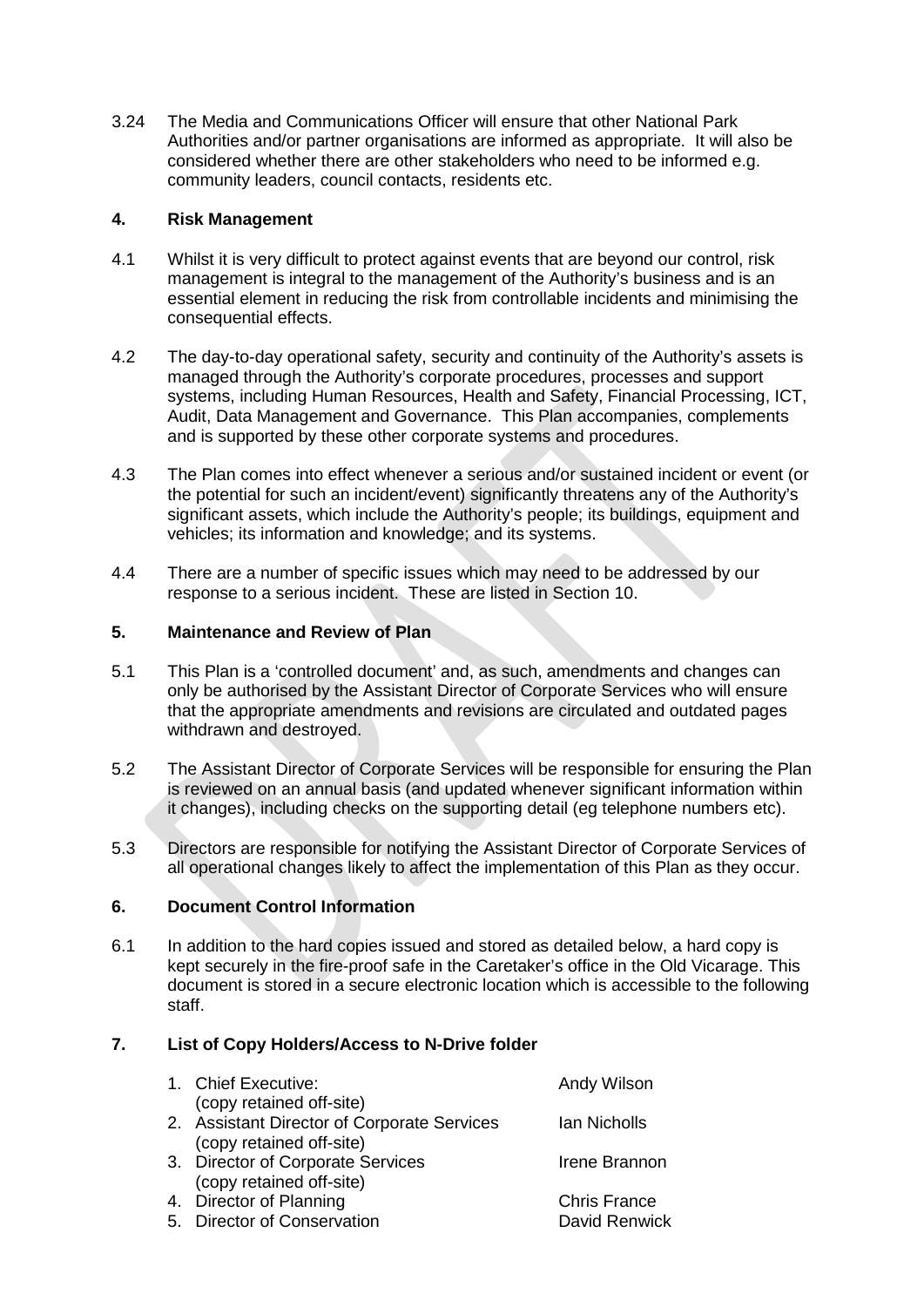- 6. Director of Park Services<br>
7. ICT Manager<br>
2. ICT Manager
- 
- 7. ICT Manager<br>
8. Assistant Director of Park Services Michael Graham 8. Assistant Director of Park Services Michael Graham<br>9. Head of Recreation and Park Management Karl Gerhardsen 9. Head of Recreation and Park Management

# **Anyone with access to this plan MUST respect the confidentiality of the information contained within it.**

# **8. Contact Details for Key Officers (***all correct as of January 2017)*

### **Please note the following contact details are included for the purposes of Business Recovery Plan only, and should not be given out for other purposes.**

| <b>Chief Executive</b>            | Mob:  |  |
|-----------------------------------|-------|--|
| (Andy Wilson)                     |       |  |
|                                   | Home: |  |
| <b>Director of Park Services</b>  | Mob:  |  |
| (Richard Gunton)                  |       |  |
|                                   | Home: |  |
| <b>Director of Planning</b>       | Mob:  |  |
| (Chris France)                    |       |  |
|                                   | Home: |  |
| <b>Director of Corporate</b>      | Mob:  |  |
| <b>Services</b>                   |       |  |
| (Irene Brannon)                   | Home: |  |
| <b>Director of Conservation</b>   | Mob:  |  |
| (David Renwick)                   |       |  |
|                                   | Home: |  |
| <b>Assistant Director of</b>      | Mob:  |  |
| <b>Corporate Services</b>         |       |  |
| (Ian Nicholls)                    | Home: |  |
| <b>Assistant Director of Park</b> | Mob:  |  |
| <b>Services</b>                   |       |  |
| (Michael Graham)                  | Home: |  |
| <b>Head of Development</b>        | Mob:  |  |
| Management                        |       |  |
| (Mark Hill)                       | Home: |  |
| <b>Head of Park Management</b>    | Mob:  |  |
| (Karl Gerhardsen)                 |       |  |
|                                   | Home: |  |
| <b>ICT Manager</b>                | Mob:  |  |
| (Simon Baum)                      |       |  |
|                                   | Home: |  |
| <b>Media and</b>                  | Mob:  |  |
| <b>Communications Officer</b>     |       |  |
| (Alison Harris)                   | Home: |  |
|                                   |       |  |
| <b>Chief Executive's PA</b>       | Mob:  |  |
| (Judith Seaton)                   |       |  |
|                                   | Home: |  |
|                                   |       |  |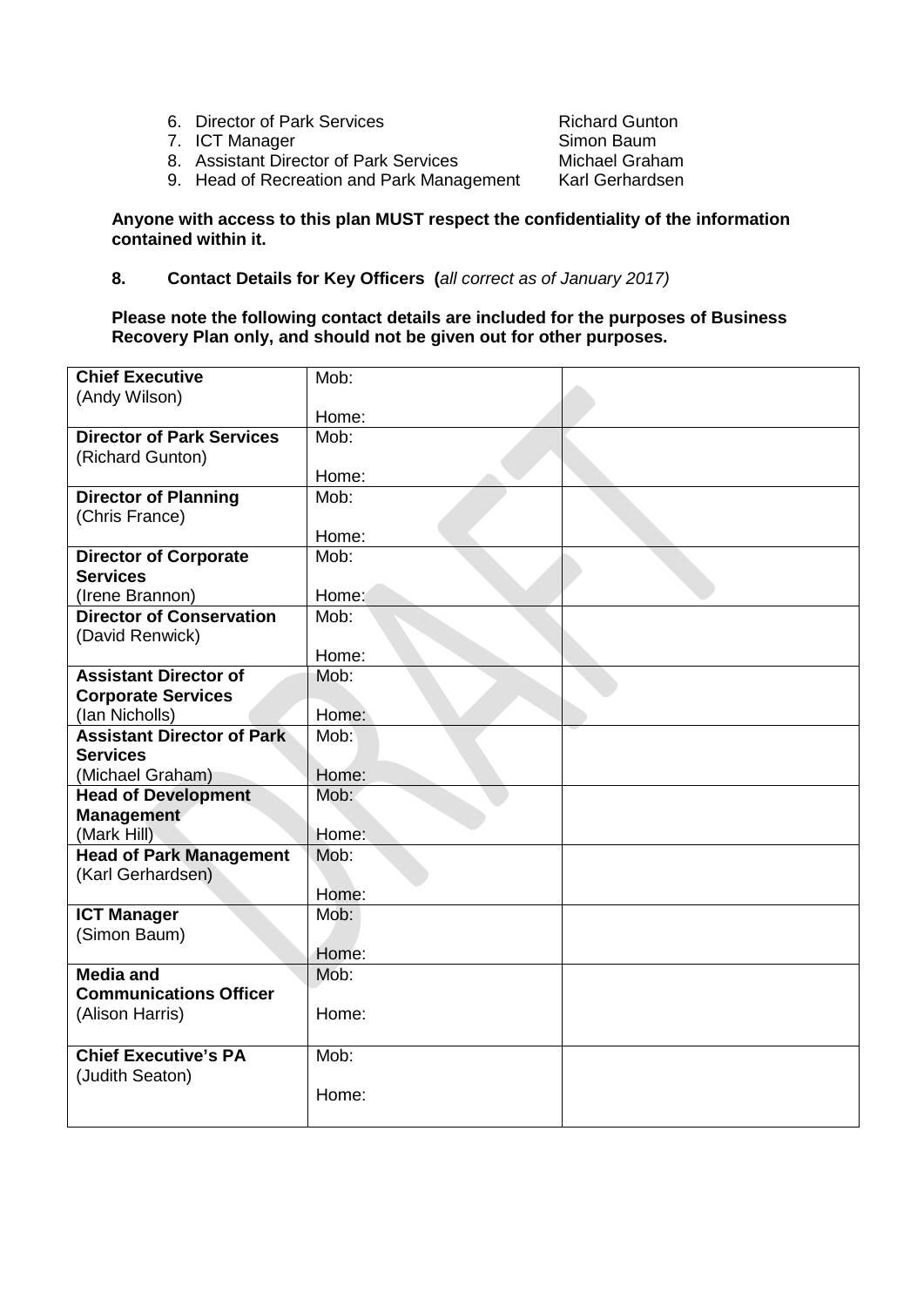# **9. Emergency Numbers**

# **North Yorkshire Police**

Emergency calls: 999 For non-emergency calls or to report a crime: 101 (or 01904 618691 from

outside the North Yorkshire force area).

### **Floodline:**

Telephone: 0345 988 1188 (24 hours)

### **Nearest Accident and Emergency Department**

| To Helmsley:                | Address: York Hospital, Wigginton Road, York, YO31 8HE                                                                                                                        |  |
|-----------------------------|-------------------------------------------------------------------------------------------------------------------------------------------------------------------------------|--|
|                             | Tel: 01904 631313                                                                                                                                                             |  |
|                             | <b>Address:</b> Malton & Norton District Hospital, Middlecave Road,<br>Malton, North Yorkshire YO17 7NG<br>(Minor Injuries at Malton has been replaced by Urgent Care Centre) |  |
|                             | Tel: 01653 693041                                                                                                                                                             |  |
| <b>To Sutton Bank:</b>      | <b>Address:</b> Friarage Hospital, Northallerton, DL6 1JG                                                                                                                     |  |
|                             | Tel: 01609 779911                                                                                                                                                             |  |
| <b>To The Moors Centre:</b> | Address: Whitby Hospital, Springhill, Whitby, YO21 1EE                                                                                                                        |  |
|                             | <b>Tel: 01947 604851</b>                                                                                                                                                      |  |

### **10. Critical Authority Processes and Activities**

10.1 The critical activities to the Authority functioning that need to be sustained as normally as possible in the aftermath of an incident are as follows;

### **Internet Provision**

10.2 The Authority's internet provision is provided by NyNet (0330 726 0040) and all sites communicate with each other via this network. Internet access for all sites is routed via the HQ site. In the event of the Old Vicarage building being out of action the Authority's internet provision could be routed though the backup network link situated in Beaconsfield.

### **Telephones**

10.3 The telephone system is provided by Quantum Telecom (Hardware) and FreeComm Services (Line provision). The main Authority phone number could be diverted to the Moors Centre, Danby This process could take up to 24 hours after initiation. We have a support contract with Quantum to assist in the failure of both software configuration and hardware.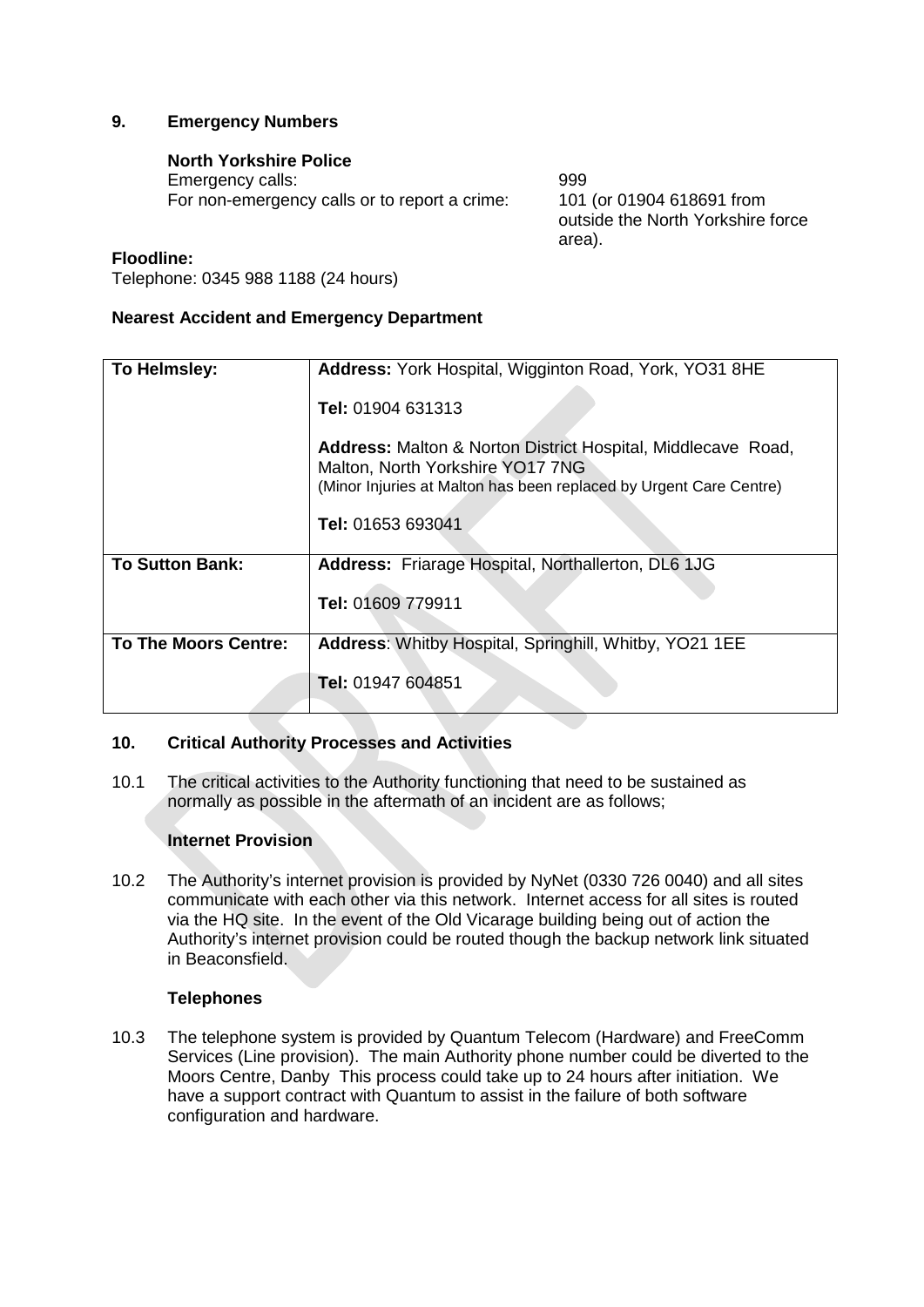## **Major Desktop Hardware Failure**

10.4 In the event of office damage resulting in the loss of the desktop equipment we have several suppliers who can provide next day delivery on our standard desktop equipment, including InsightUK.

# **Hardware Failure**

10.5 In the event of damage to critical hardware (Servers, Disk Arrays, Switches, Routers) we should, in the first instance, contact our support company AlphaLan (01609 788901) who can provide all support to the ICT Team to configure any replacement equipment. Hardware can be purchased direct from Dell (Account Manager – Alison Thomson, 0141 202 5736 or support on 08000282660). Lead times for delivery are 5-7 working days.

# **Software Failure**

- 10.6 The Authority has manufacturer support on all its key software systems, and 3<sup>rd</sup> line technical assistance can be provided when required. These key systems are:
	- SunSystems– Financial system (Lake 0113 273 7788)
	- MS Exchange Email, calendars (AlphaLan 01609 788901 and Mimecast)
	- M3 Planning System (Northgate +44 (0)844 848 2385 )
	- Earthlight mapping for Planning/Conservation/Park Services (Statmap 0844 376 4321):
- 10.7 In the event of a catastrophic failure on any of the hardware that hosts these key systems, the virtual instance of the server would migrate to the mirror host and continue to run. In the event of both hosts being unavailable the servers could be restored from backups and reconfigured with the help of the support company if required. Depending on the system, this could take from 1 day (MS Exchange) to 3- 4 days (Finance system) to restore the system to operating capacity.

### **ICT Disaster Recovery Procedure**

10.8 The technical details and comprehensive procedures (including data security, and the correct sequence for any restorations) for the recovery of any ICT Systems is contained in the ICT Disaster Recovery Procedure. This is stored with this document and will be available to all of the IRT.

# **Payroll**

10.9 Corvid Paygate could re-run the last payment The previous payments are stored on the system so could be exported and then reimported. There would need to be some reconfiguring of the system by the Corvid support team to accept the file. Any differences will need to be corrected out when systems are back up and running as normal. (Support number Tel: +44 (0)1462 708 444)*.*

### **Supplier Payments/Financial Transactions**

10.10 If the financial systems were not available no payments to suppliers could be made automatically through BACS, and it would not be possible to see if the payment was still outstanding. If there were emergency payments that were essential these could be arranged through the bank, and an emergency cheque book could be ordered and kept with the Director of Corporate Services who is a signatory.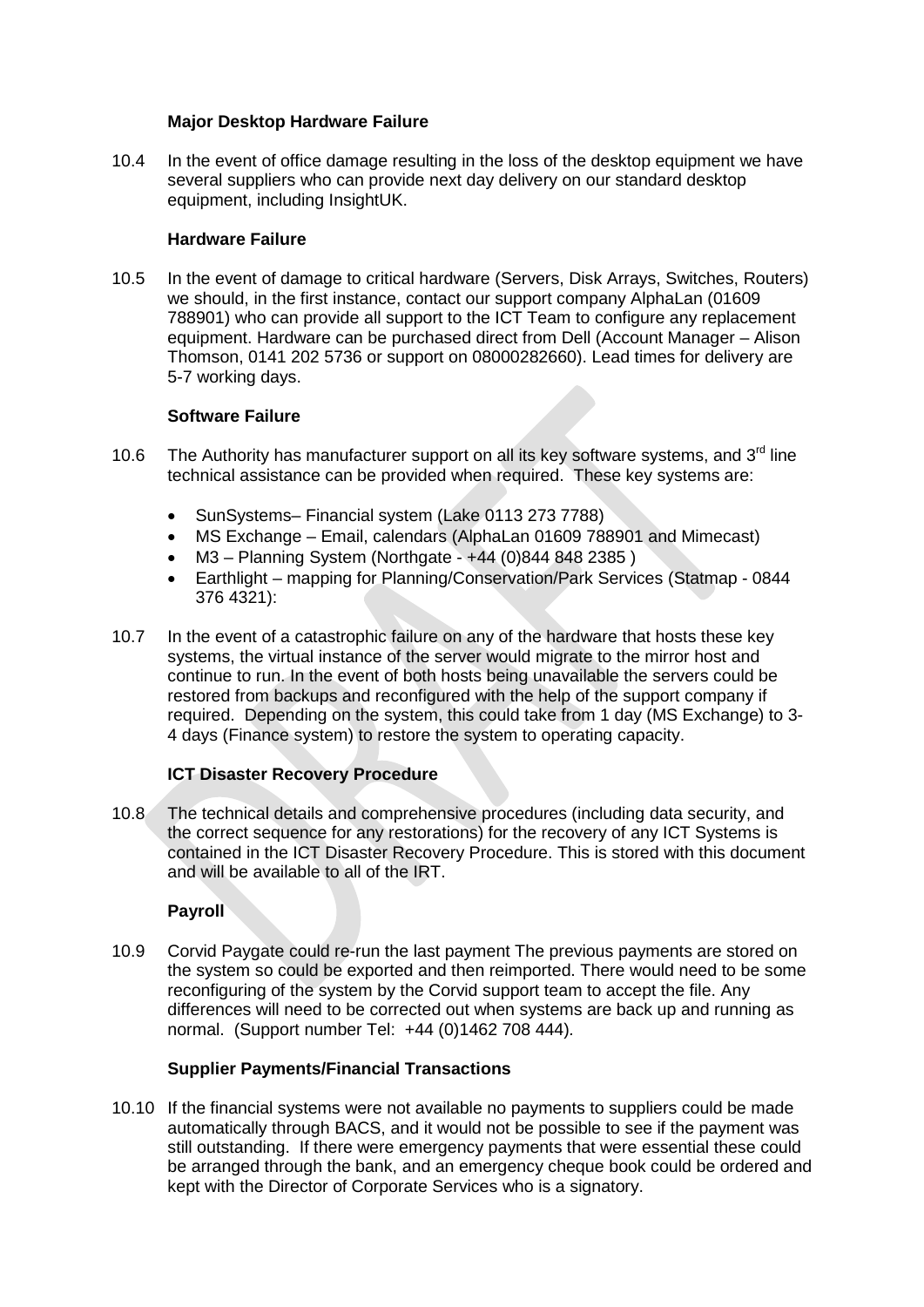10.11 As all payments are currently made within 28 days, there would be very few items needing immediate payment, and we have access to credit cards for smaller purchases for example to keep the Ranger team in supplies. As soon as the systems were back up, immediate payments could be made to all suppliers either by BACS (if that system is operational) or by cheque.

Lake Financial 0113 273 9305 (Sun Systems, Spindle Pro, Q&A)

Barclays Northallerton Branch: Account No 80012394; Sort Code 20-61-46

Barclays Relationship Manager – Jayne Watson jayne.e.watson@barclays.com Telephone 0330 1501520

# **Compulsory Activities:**

- 10.12 Getting the critical processes running satisfactorily are designed to ensure that the activities compulsory to the Authority undertaking its statutory activities are sustain as soon as possible. The IRT can take decisions regarding the scope and timescale of activities undertaken, but it is expected that the compulsory activities should include;
	- Statutory development management process
	- committee meetings to ensure conduct of Authority business
	- preventative maintenance to ensure other premises and systems remain operational

# **Other Matters to Consider**

# 10.13 **Financial**

- The longer term financial impact, e.g the loss of significant income streams during the interval of disruption.
- Re-allocation of financial and other delegations if a staff member is unavailable.
- Recording of costs incurred as a result of the incident, for insurance purposes (for insurance contacts see Section11).

# 10.14 **Health and Safety**

- After the immediate incident has been managed, review any change to ongoing health and safety risks as a result of whatever solution has been adopted.
- Expert Health and Safety advice should be sought via Dominic Passman [\(dominic.passman@northyorks.gov.uk\)](mailto:dominic.passman@northyorks.gov.uk) via the SLA with NYCC.

### 10.15 **Administrative**

- Communicate with key suppliers and service providers, and key customers (e.g planning applicants).
- Arrange necessary phone diverts.
- Re-direction of mail contact Royal Mail Customer Services: 08457 740740.

### 10.16 **IT**

• Ensure ongoing resilience of home working capacity, increasing the number of Citrix licences if that is a necessary part of the solution.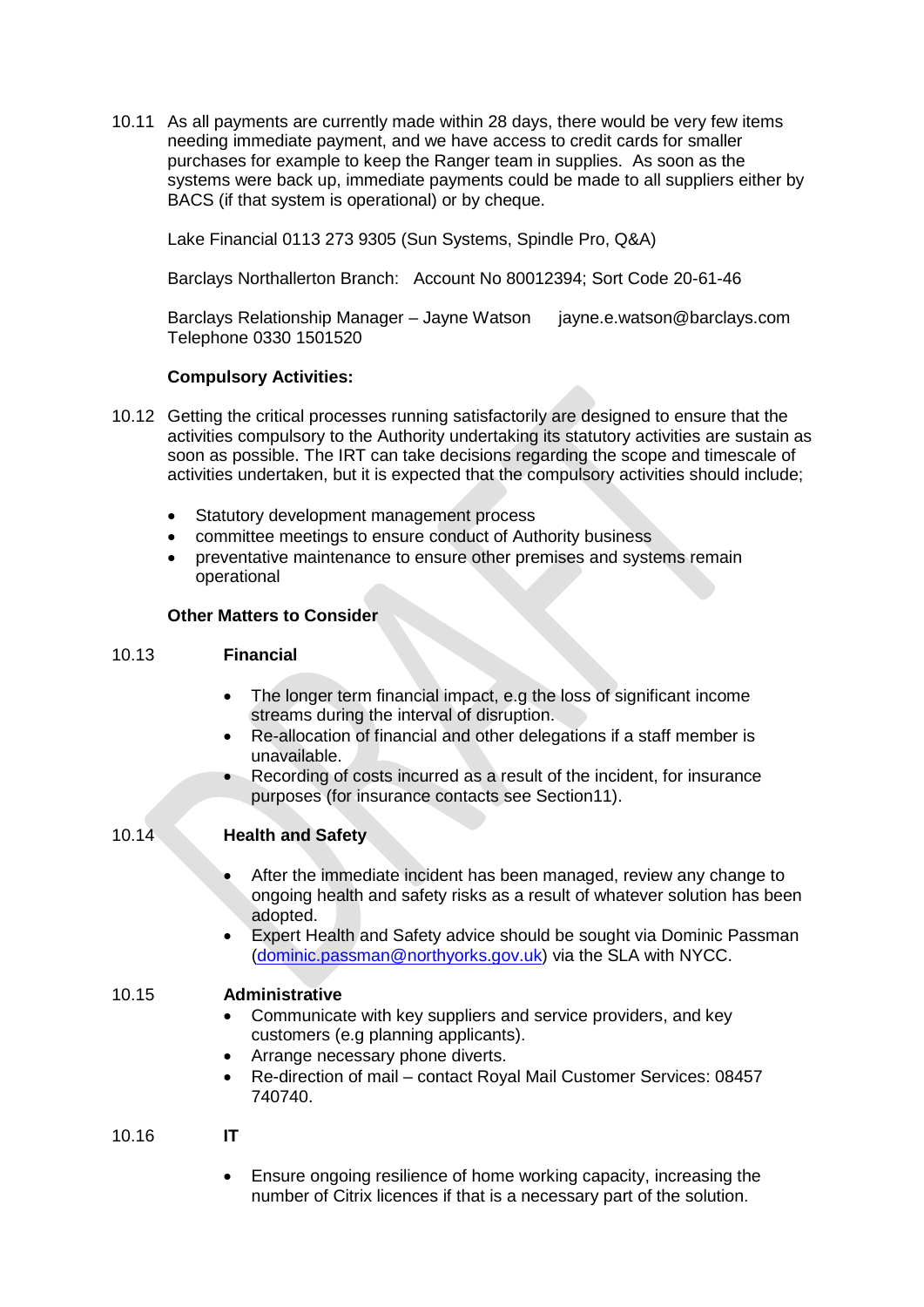- 10.17 **HR**
	- Re-direct staff to other activities, if unable to carry out their normal job.
	- We have a Service Level Agreement with NYCC for HR advice if required: 01609 780780.

### 10.18 **Property**

- We have a Service Level Agreement with NYCC for Property advice if required on 01609 780780. The advice and services available range from organising maintenance contracts to design, costing and management of building projects. Lead Contact is Jon Holden.
- Useful "maintenance" contacts are shown in Section 12.

### 10.19 **Useful IT Contacts**

All agreements are standard 9-5 weekday support unless otherwise stated.

### **TeleComms - FreeCom:-**

Dedicated fault/enquiries line: Comms Support Team on 0333 358 3114.

**General Support - AlphaLan** – to come in and provide assistance

[Barry.anderson@alphalan.co.uk](mailto:Barry.anderson@alphalan.co.uk)

01609 788901

Barry's number is 07801 051 277 Craig's number is 07801 051 278

### **Firewall Appliance - NTS**

Phil Allen Account Manager Capita Technology Solutions Tel: 01274 288583 Mobile: 07713787618

### **Network (External) – Nynet**

 Incident Desk for reporting and management

[support@nynet.co.uk](mailto:support@nynet.co.uk) 0330 726 0040

**Finance systems –**

### **Lake Support Details (SunSystems):-**

01132739305

### [Support@lake.co.uk](mailto:Support@lake.co.uk)

Account manager: Macy Nettleton – [macyn@lake.co.uk](mailto:macyn@lake.co.uk)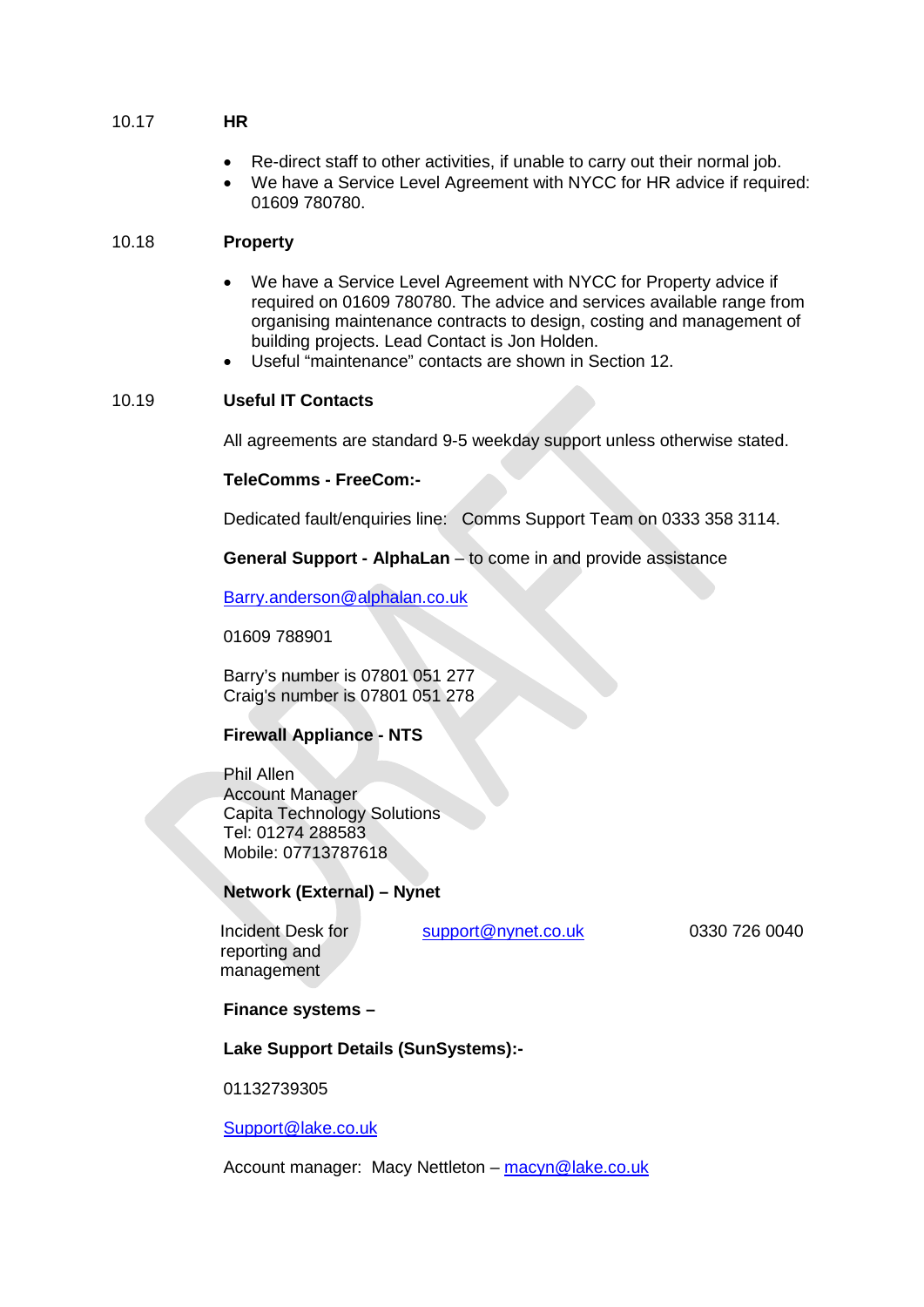# **IRIS (Earnie HR Software)**

[earniesupport@iris.co.uk](mailto:earniesupport@iris.co.uk) 0844 815 5671

### **CORVID PayGate**

7 Meadway Court, Meadway Technology Park, Stevenage, SG1 2EF, England support@corvid-paygate.com Tel: +44 (0)1462 708 444

### **GIS Systems – Statmap**

**0844 376 4321**

[info@statmap.co.uk](mailto:info@statmap.co.uk)

### **Dell Hardware Supplier:-**

### **Account Manager - Alison Thompson**

Alison Thompson@Dell.com

Support :- 08000282660

### 11. **Insurance Contacts**

- 11.1 Personal Accident cover (for all staff, Members and Volunteers), cover whilst the insured is carrying out official duties in connection with the business including journeys directly connected and commuting.
	- Insurance Company Chubb (Policy No 64814934) contact Paul Turner at Marsh (our insurance Broker) 0191 222 3271 or Paul Connelly 0191 222 3226.
- 11.2 Property, Contents, Money and Business Interruption (damage to any of our properties used by us for the purposes of our business),
	- Insurance Company RMP/Chartis (Policy No 45004447) contact Paul Turner at Marsh (our insurance Broker) 0191 222 3271 or Paul Connelly 0191 222 3226.
- 11.3 Motor, Public Liability (injury or accident involving third parties), Employers Liability (injury or accidents involving our staff) and Professional Indemnity
	- Insurance Company Zurich (Policy No XAO-272021-5593)– contact Debbie Roy at Zurich 0191 2797152.
- 11.4 Insurance for items displayed in the gallery at the Moors Centre, Danby is provided by Axa Art (Policy No L00093303) - contact Paul Turner at Marsh (our insurance Broker) 0191 222 3271 or Paul Connelly 0191 222 3226.
- 11.5 Engineering (for incidents which may occur whilst using equipment in the workshops) is provided by HSB Engineering Insurance (Policy No G4Y/160947) - contact Paul Turner at Marsh (our insurance Broker) 0191 222 3271 or Paul Connelly 0191 222 3226.